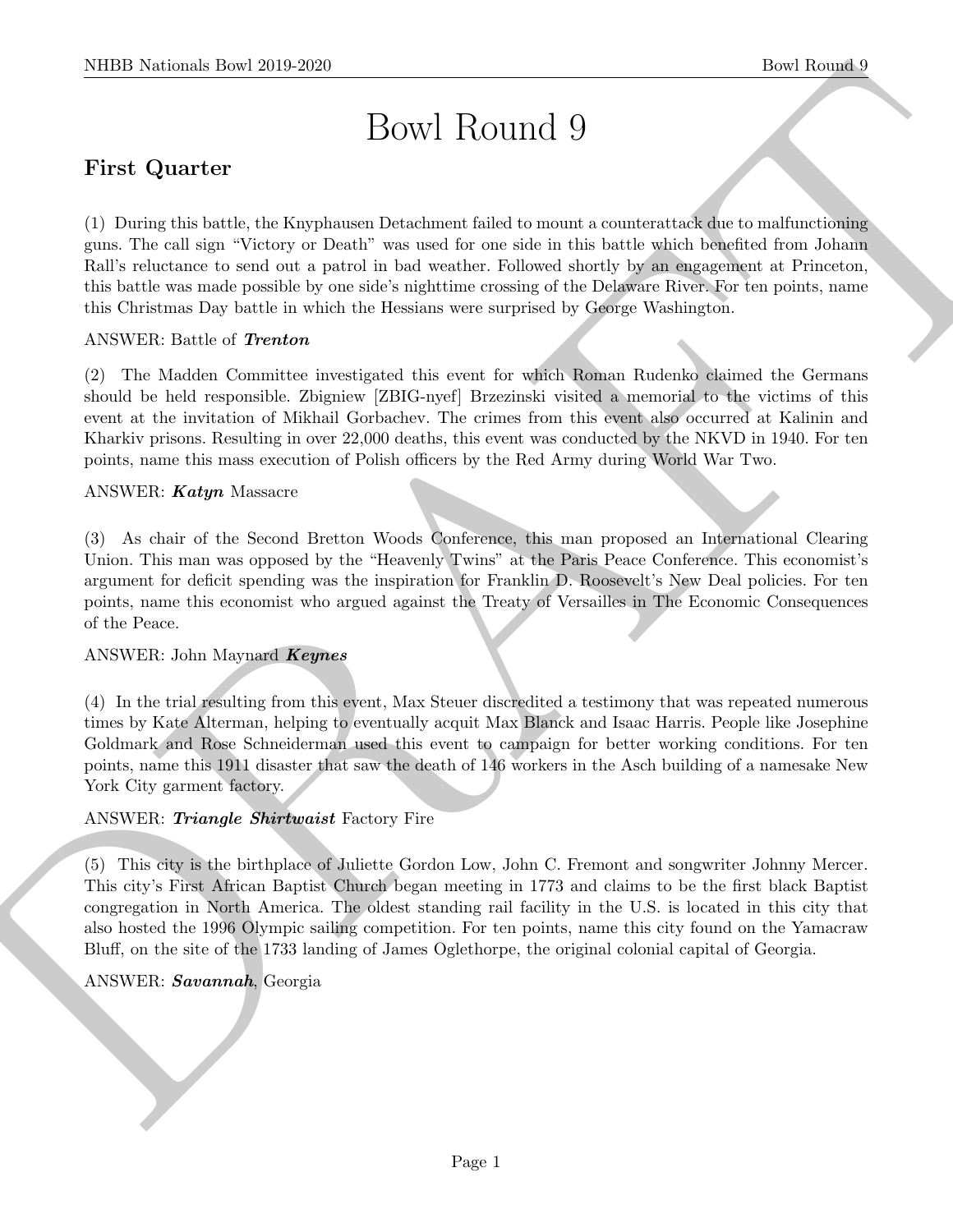NIBED Noticeals, how 2019-2020<br>
On The Rooms 1 How 120 and the same states and causar, reasonating is place as the Rooms 1<br>
On The angle of the site of the same state and causar procedures of Group Willed of Group as a vi (6) The flag of this city features a mine shaft and furnace, representing its place as the mining capital of the Russian empire. This city was founded by Vasily Tatischev and Georg Wilhelm de Gennin as an iron plant in 1723. This city, named for the wife of the Tsar at the time of its founding, is home to the Church of the Blood on the former site of the Ipatiev House. For ten points, name this second-largest Siberian city, formerly known as Sverdlosk, where the Romanov family was executed.

#### ANSWER: Yekaterinburg (accept Sverdlosk before mentioned)

(7) One section of this book claims that philosophy was only possible as a result of the development of leisure and that "vain and erroneous" Greeks had aided the forces of darkness. This book's frontispiece depicts the title figure made up of several smaller men. This book claims that before the establishment of its title figure, life was "solitary, poor, nasty, brutish, and short." For ten points, name this book of political philosophy by Thomas Hobbes which advocates for an absolute monarchy.

ANSWER: Leviathan or The Matter, Forme and Power of a Common-Wealth Ecclesiasticall and Civil

(8) This man took one post after the death of Frank Knox, often arguing with colleague Henry Stimson over deployment of supplies to the Pacific. This man left a note citing Ajax by Sophocles shortly before committing suicide by jumping out of a window. After the passing of the National Security Act of 1947, the posts of Secretary of the Army, Navy, and Air Force were merged into a single position that this man became the first to assume. For ten points, name this first US Secretary of Defense.

#### ANSWER: James Forrestal

(9) Most of the victims of this event were killed in a location whose name was inspired by a Jacques Offenbach operetta, during a performance by the band Eagles of Death Metal. Retaliation for an airstrike known as Operation Chammal was cited as the motive for this event whose target locations included the Bataclan theater. Saleh Abdeslam fled to Brussels after this event which was declared an act of war by Francois Hollande. 137 people were killed in, for ten points, what series of attacks in 2015?

ANSWER: November 2015 **Paris** Attacks (accept any answers that indicate the violence in **Paris**, accept Bataclan before mentioned)

(10) During this event, a friendly contest was proposed to determine which country had the best cheese. Attendants to this event included Viscount Castlereagh and the Prince of Talleyrand. Klemens von Metternich led this event, which was completed after a decisive victory for the Duke of Wellington. For ten points, name this 1814-15 meeting between the powers of Europe to decide how to maintain the balance of power after Napoleon's defeat.

#### ANSWER: Congress of Vienna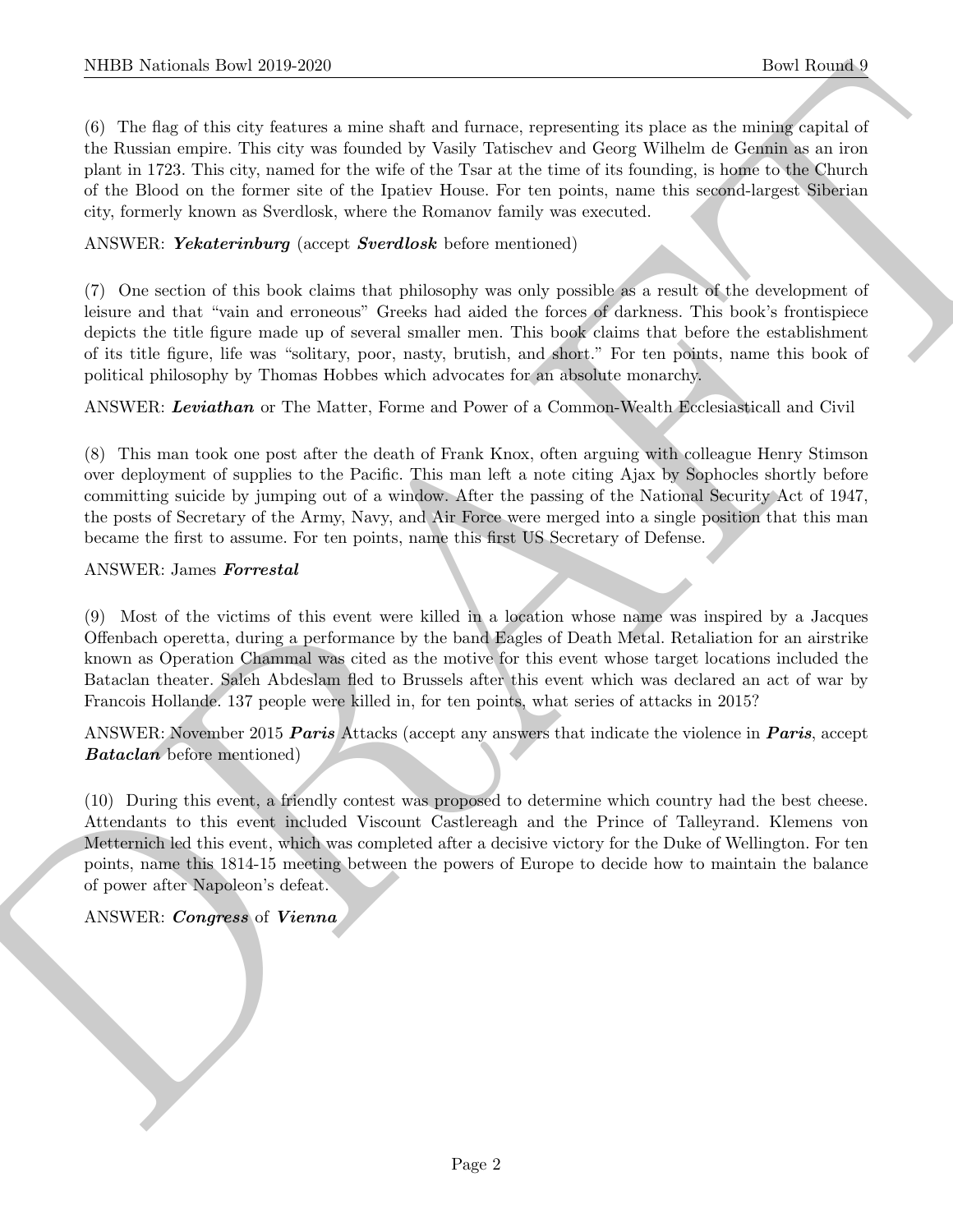# Second Quarter

(1) This eldest son of Julia Domna is depicted next to his brother, whose face is blotted out, in one of the only paintings to survive from the Roman Era. This ruler, who sacked Alexandria after its inhabitants satirized him for killing his brother, was succeeded by Macrinus. This ruler's constitution extended citizenship to all residents of the empire. For ten points, name this son of Septimius Severus, a Roman emperor who constructed monumental baths whose ruins still stand in Rome.

ANSWER: Caracalla (accept Marcus Aurelius Antoninus)

BONUS: Caracalla was noted for his cruelty and was called "the common enemy of mankind" by this English historian and MP, the author of The History of the Decline and Fall of the Roman Empire

#### ANSWER: Edward Gibbon

NIBER Noticeals, then 2019 2019 2020<br>
Second Quart of<br>
(2) This calculate in the interaction is trajected next to the includer, whose the is blacked as a final of<br>
(b) This calculate the relation of the Rosen Re. The rate (2) This man was injured at the Battle of Kunersdorf during the Seven Years' War. A parade in honor of this man is held every September in New York City. A text called the "Blue Book" translated the teachings of this man into English for the men whom he instructed. That book by this man taught troops how to use bayonets, based on his experience as an officer for Frederick the Great. For ten points, name this Prussian military instructor who drilled the Continental Army at Valley Forge.

ANSWER: Baron Friedrich Wilhelm von Steuben

BONUS: A statue honoring von Steuben is located in a square in Washington, D.C., just north of the White House, and named for this French aristocrat who also commanded troops during the American Revolution.

ANSWER: Gilbert du Motier, Marquis de Lafayette

(3) Orphans in this country were benefited in 1990 when the wives of the Beatles organized the Nobody's Child charity album. The decretei are a generation of this country's children born in the wake of Decree 770. The authors of Freakonomics noted the correlation between this country's baby boom-related economic downturn and the violent overthrow of this country's dictator on Christmas, 1989. For ten points, name this country once led by Nicolae Ceausescu [chow-SHESS-koo].

#### ANSWER: Romania

BONUS: In 1971, George Harrison organized a charity concert and album for refugees in this country, which was then known as East Pakistan and undergoing its Liberation War

ANSWER: (Concert for) **Bangladesh**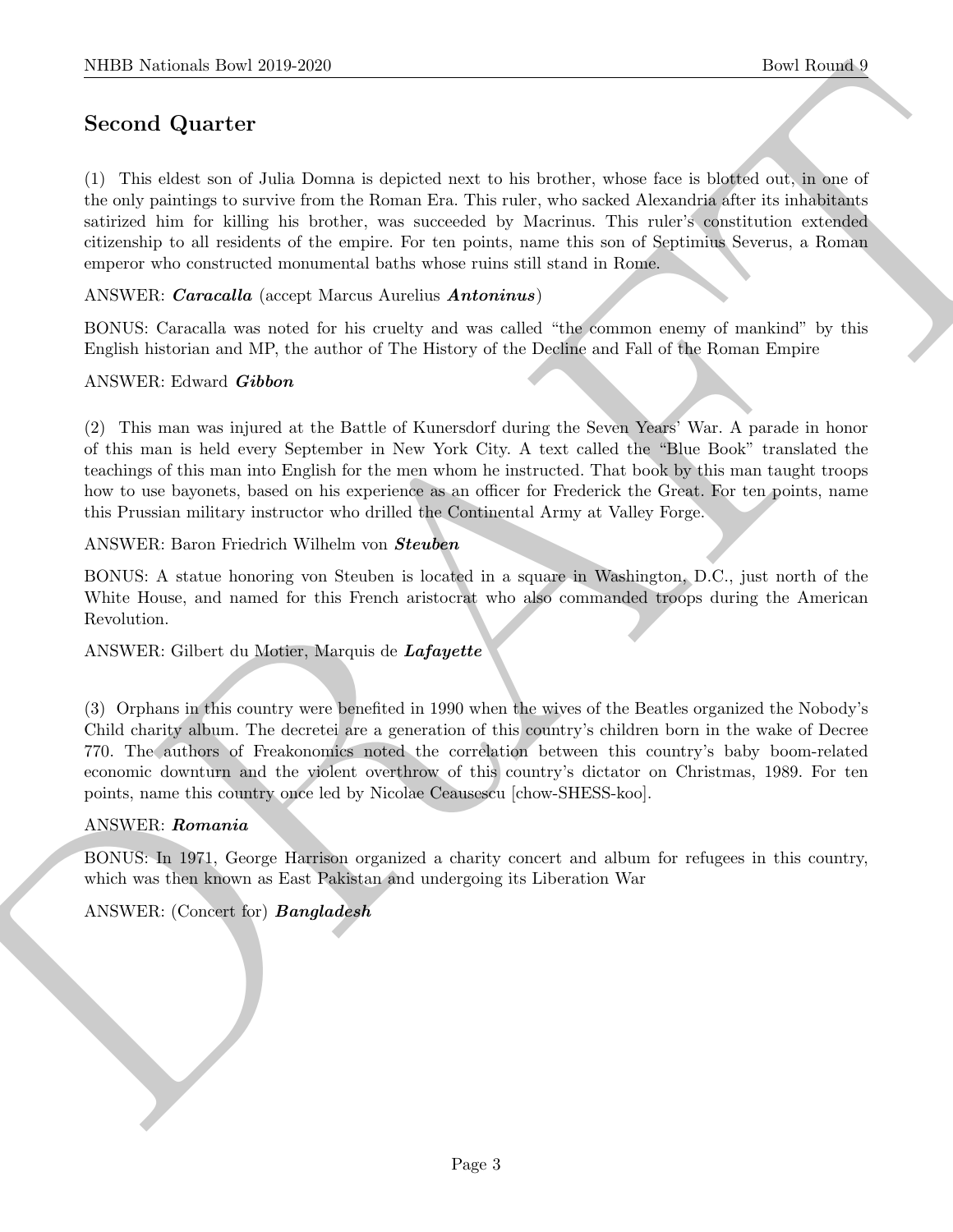NIBB Notionals how 2019-2020.<br>
(1) This weakes quote a point of the main a sum and handled like changing to the first of the main of the state of the state of the state of the state of the state of the state of the state (4) This empire's queen, Gayatri, became a nun and appointed her daughter to rule in her place. One official of this empire swore that he would never taste spice until he had unified Nusantara under his rule. That official of this empire was dismissed after causing a mishap that led to the suicide of a princess of Sunda and the Battle of Bubat. This kingdom reached its height under Hayam Wuruk and his prime minister, Gajah Mada. For ten points, name this maritime Hindu empire based in Java in the 1300s.

#### ANSWER: Majapahit

BONUS: 75 years after the Mujapahit took power in Java, this dynasty began its rule in China and challenged for supremacy in the region, demonstrating their power and wealth through the treasure voyages of Zheng He.

#### ANSWER: Great Ming Dynasty

(5) Andrei Zhdanov commissioned this composer to create a Suite on Finnish Themes that was intended to be played in Helsinki at the conclusion of the Winter War. The encroaching Wehrmacht was thought to be the inspiration of the "invasion theme" of one work by this composer dedicated to a city that withstood a nearly 900 day siege during World War Two. For ten points, name this Russian composer of the "Leningrad" Symphony.

#### ANSWER: Dmitri Shostakovich

BONUS: One of Shostakovich's major influences was this other diverse, Russian-born composer, 24 years his senior, whose works range from the twelve-tone vocal Elegy for J.F.K. to the riot-inducing ballet The Rite of Spring.

#### ANSWER: Igor Stravinsky

(6) This monarch caused controversy, after working with the priest Le Bel to inspect letters for disloyalty, by ordering the execution of Gian Monaldeschi while staying at Louis XIV's Fontainbleau palace. A regency headed by Axel Oxenstierna ruled during the early years of this monarch, who chose to abdicate and live in Rome after converting to Catholicism. For ten points, name this queen of the house of Vasa and daughter of Gustavus Adolphus of Sweden.

#### ANSWER: Christina

BONUS: Christina was on the throne for most of this war, but it is her father, Gustavus Adolphus, who is seen as the defender of Protestants and champion of Sweden during this 17th century conflict.

#### ANSWER: Thirty Years' War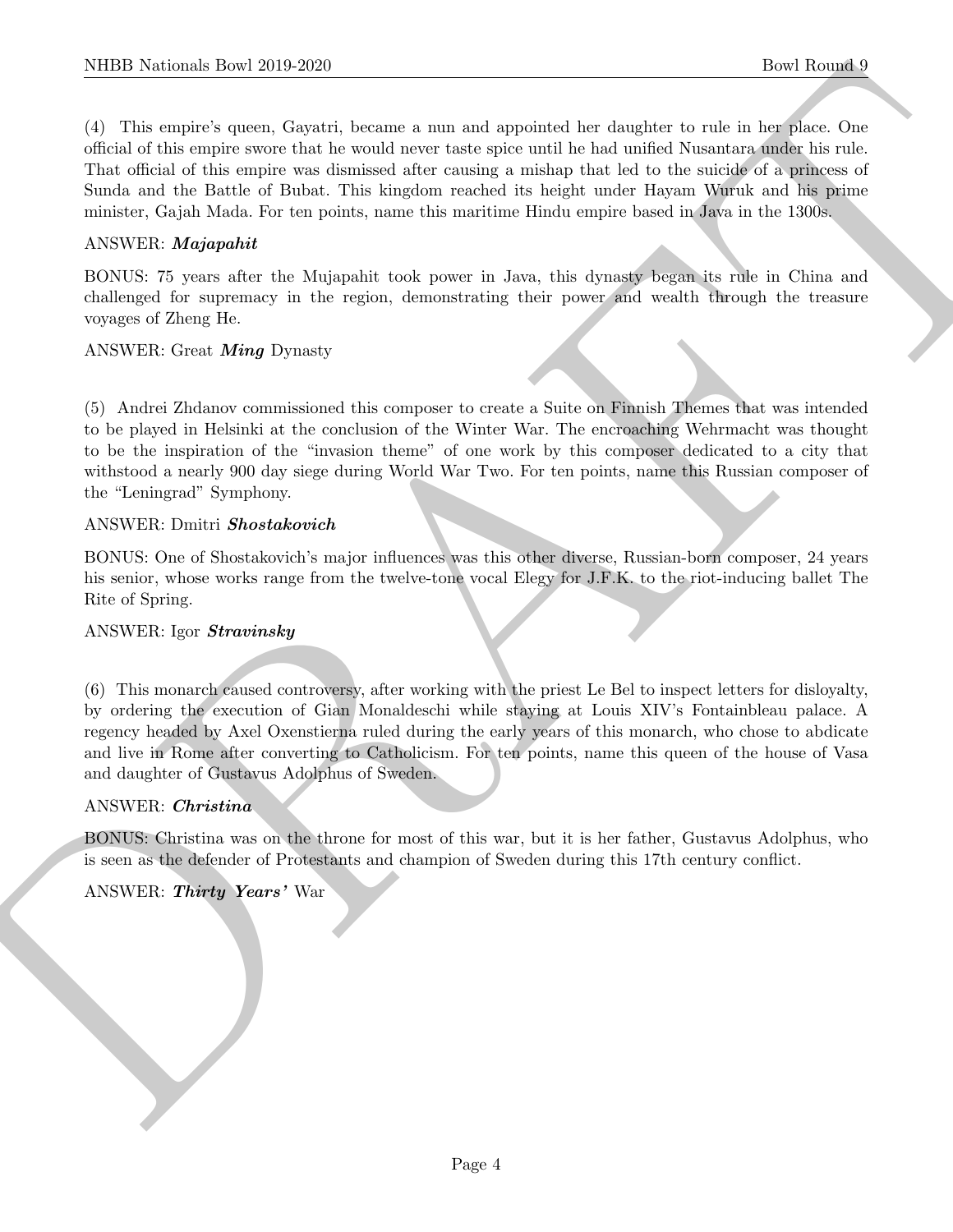NIBB Noticeals how 2019-2020<br>
The Rhound Counter and Discounts about intendic source, and this mask counter of the formula<br>
Chrystia condition is Applicational Chrystian Counter the same intendiction of Priori (Control of (7) In the Odyssey, this man warns Odysseus about trusting women, and this man's refusal to return Chryseis resulted in Apollo casting a plague on his army. This man's taking of Briseis causes Achilles to refuse to fight. A mask alleged to have been owned by this man has had its authenticity questioned due to the presence of distinct eyebrows and a Van Dyke beard and mustache. For ten points, name this legendary ruler of Mycenae, the leader of the Greeks in the Iliad.

#### ANSWER: Agamemnon

BONUS: The "Mask of Agamemnon" was discovered by this archaeologist, who also discovered "Priam's Treasure" in what he claimed was the Troy of the Iliad.

#### ANSWER: Heinrich Schliemann

(8) During an 1862 battle occurring around and named for this city, George McClellan attacked John Magruder's Warwick Line. In another battle at this city, the forces of Thomas Dundas were trapped at Gloucester. That battle in this city ended with negotiations at Moore House and a surrender accepted by Benjamin Lincoln. The Comte de Grasse brought a French fleet to that battle in this city. For ten points, name this Virginia city where the last major battle of the Revolutionary War was fought.

#### ANSWER: Yorktown, Virginia

BONUS: The Comte de Grasse is perhaps best known for defeating the British in a September, 1781, naval battle near the mouth of this bay, separated from the Atlantic Ocean by the Delmarva Peninsula.

ANSWER: Chesapeake Bay

# Third Quarter

The categories are  $\dots$ 

- 1. Gerald Ford
- 2. French Wars of Religion
- 3. Burma Campaign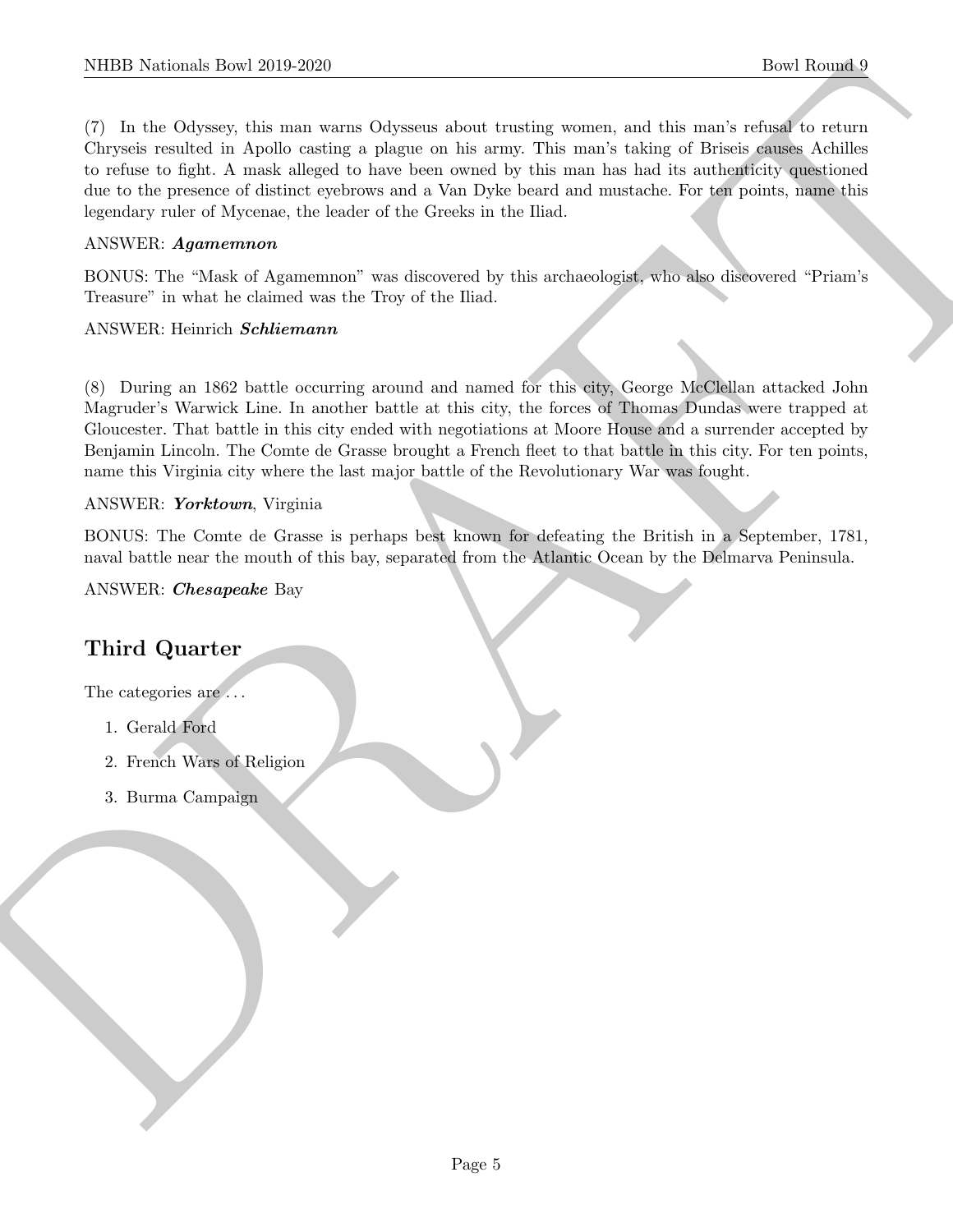#### Gerald Ford

Name the...

(1) President he pardoned and succeeded

ANSWER: Richard M(ilhous) Nixon

(2) Bankrupt city he refused to bail out in 1975

ANSWER: *New York* City (accept  $NYC$ )

SIDDI Norisma): Deel 2019-2020<br>
State theorem is performed and ancerasion<br>
(1) Presidents be performed and ancerasion<br>
(2) Presidents of the Schemel to built of all 1975<br>
ASSWEE: Now York City (samps NYC)<br>
(2) Designed (sa (3) Group of people for whom he issued conditional clemency that included reaffirming allegiance to the US

ANSWER: *Draft dodgers* (accept "deserters" and equivalents)

(4) Nonbinding declaration he signed in an attempt to ease conflicts with the Soviet Union

#### ANSWER: Helsinki accords

(5) American merchant ship whose capture by the Khmer Rouge prompted him to launch a rescue mission

#### ANSWER: SS Mayaguez

(6) Proposed Constitutional amendment that he supported which aimed to provide legal equality between the sexes

ANSWER: Equal Rights Amendment (accept  $ERA$ )

(7) Body of which he was a member, tasked with investigating the Kennedy assassination

## ANSWER: Warren Commission

(8) Act he signed to establish special education in the United States

ANSWER: Education for All Handicapped Children Act of 1975 (accept EAHCA or EHA)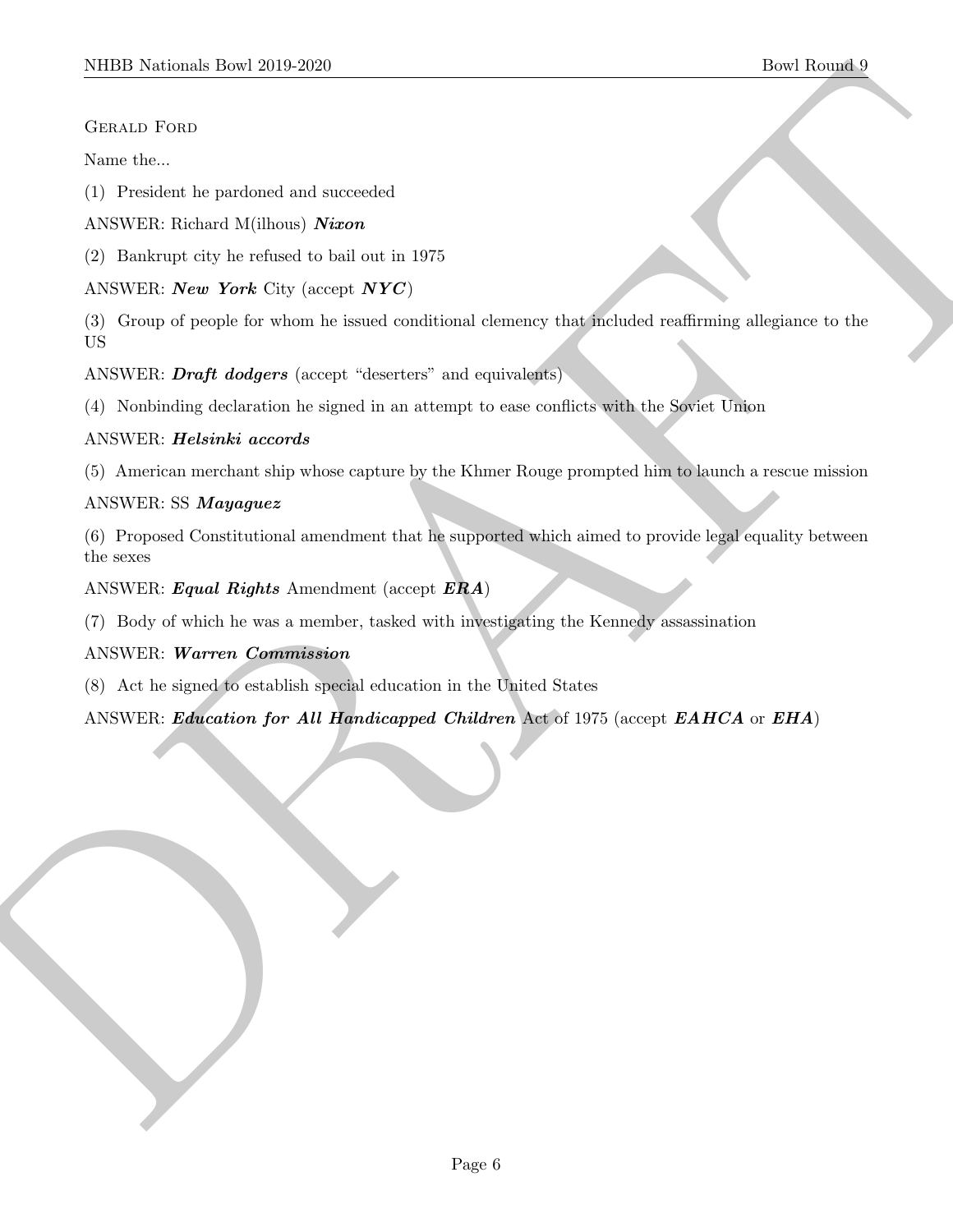French Wars of Religion

Name the...

(1) State religion of France which clashed with the Huguenots

## ANSWER: Catholicism

(2) King of France who converted to Catholicism after the Wars of Religion

# ANSWER: Henry IV (accept  $Good King Henry$  or Henry the Great)

MIDD Netticals Town 2019-2020<br>
The Tampa Control of The contributions<br>
Nettical Watson (1) Science religions of The contributions of the Disputence<br>
ANNEW Control of The control of Nettical Subsets for the University of He (3) Edict that granted religious freedom to Huguenots, overturned by the Edict of Fontainebleau

## ANSWER: Edict of Nantes

(4) Massacre resulting in the death of Gaspard de Coligny

# ANSWER: St. Bartholomew's Day Massacre

(5) Edict promulgated by Catherine de Medici encouraging religious tolerance

ANSWER: Edict of *Saint-Germain* (accept Edict of *January*)

(6) Monk who killed Henry III of France and was encouraged by the Guise family

# ANSWER: Jacques Clement

(7) Massacre in which Catholic forces burned down a church with 63 Huguenots in it

ANSWER: Vassy Massacre (accept Wassy Massacre)

(8) Numerically-named bodyguard of Henry III who killed Henri, Duke of Guise

ANSWER: Forty-Five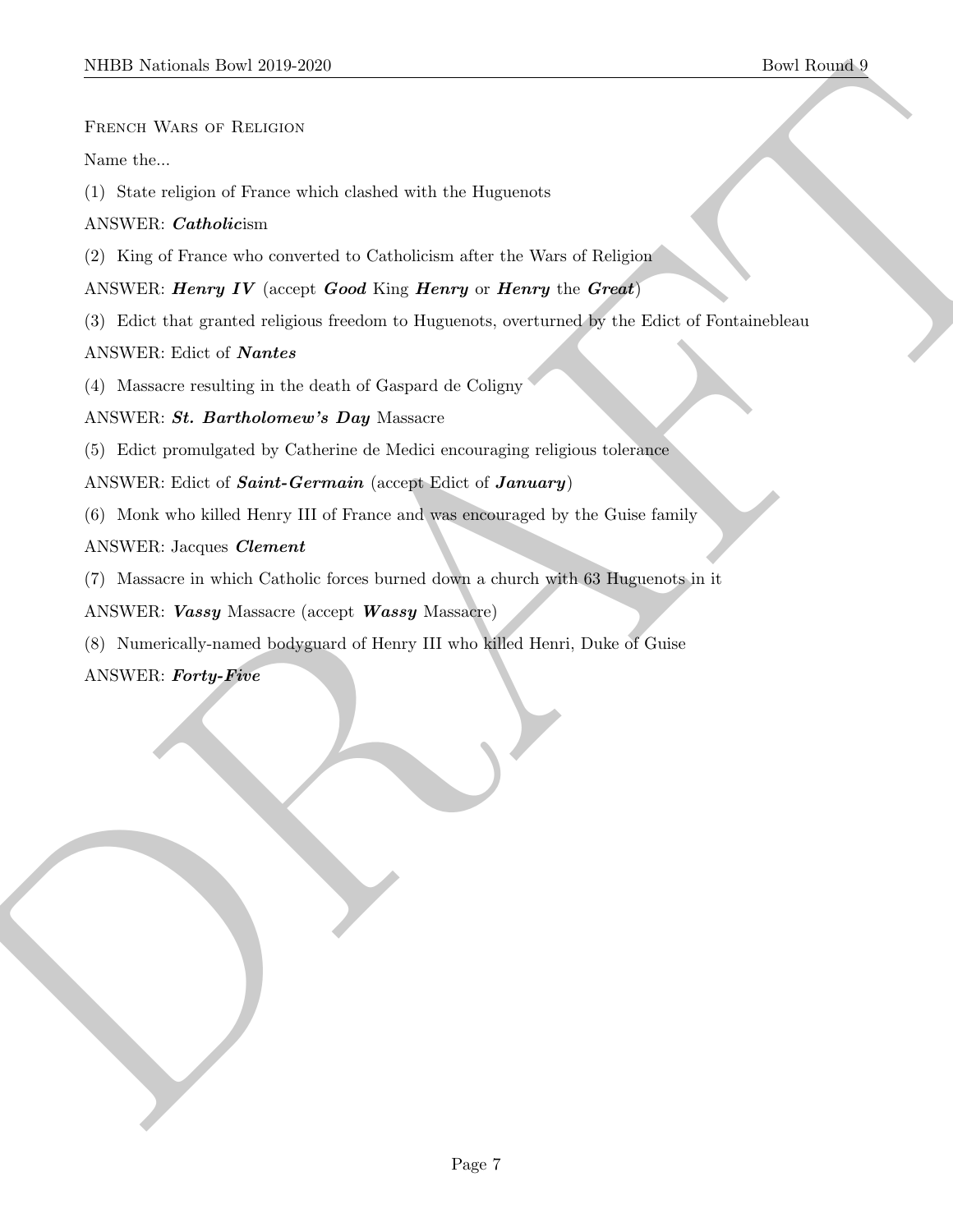#### Burma Campaign

Name the...

(1) US ally supplied via the Burma Road, which linked India with Chungking

ANSWER: Republic of *China* (accept  $ROC$ )

MIDD Neidonal: Dow 2019-2020<br>
Blown them, Characters<br>
Neuro Characters<br>
Now the Second visit the Blown Road, which linked leads with Characters<br>
(1) US also supplied with the lowerable of the space reads that the same as t (2) Mountain range over which an air resupply route known as the Hump from Assam to Kunming operated

#### ANSWER: Himalayas

(3) Chinese Nationalist leader whose government in Chungking received Allied support from the Burma Road

ANSWER: Chiang Kai-Shek (accept Chiang Chung-cheng, accept Chiang Chieh-shi)

(4) American aviation unit led by Claire Chennault that flew P-40s in the defense of Burma

ANSWER: Flying Tigers (accept American Volunteer Group, accept AVG)

(5) American theatre commander nicknamed "Vinegar Joe" noted for his caustic relationship with Chennault

#### ANSWER: Joseph Stillwell

(6) British officer who led the Chindits on raids behind Japanese lines

#### ANSWER: Orde Wingate

(7) Commander of the British 14th Army who won the Battle of Meiktila

ANSWER: William Slim (accept 1st Viscount Slim)

(8) Chinese-American victory that allowed the reopening of the Burma Road

## ANSWER: Siege of Myitkyina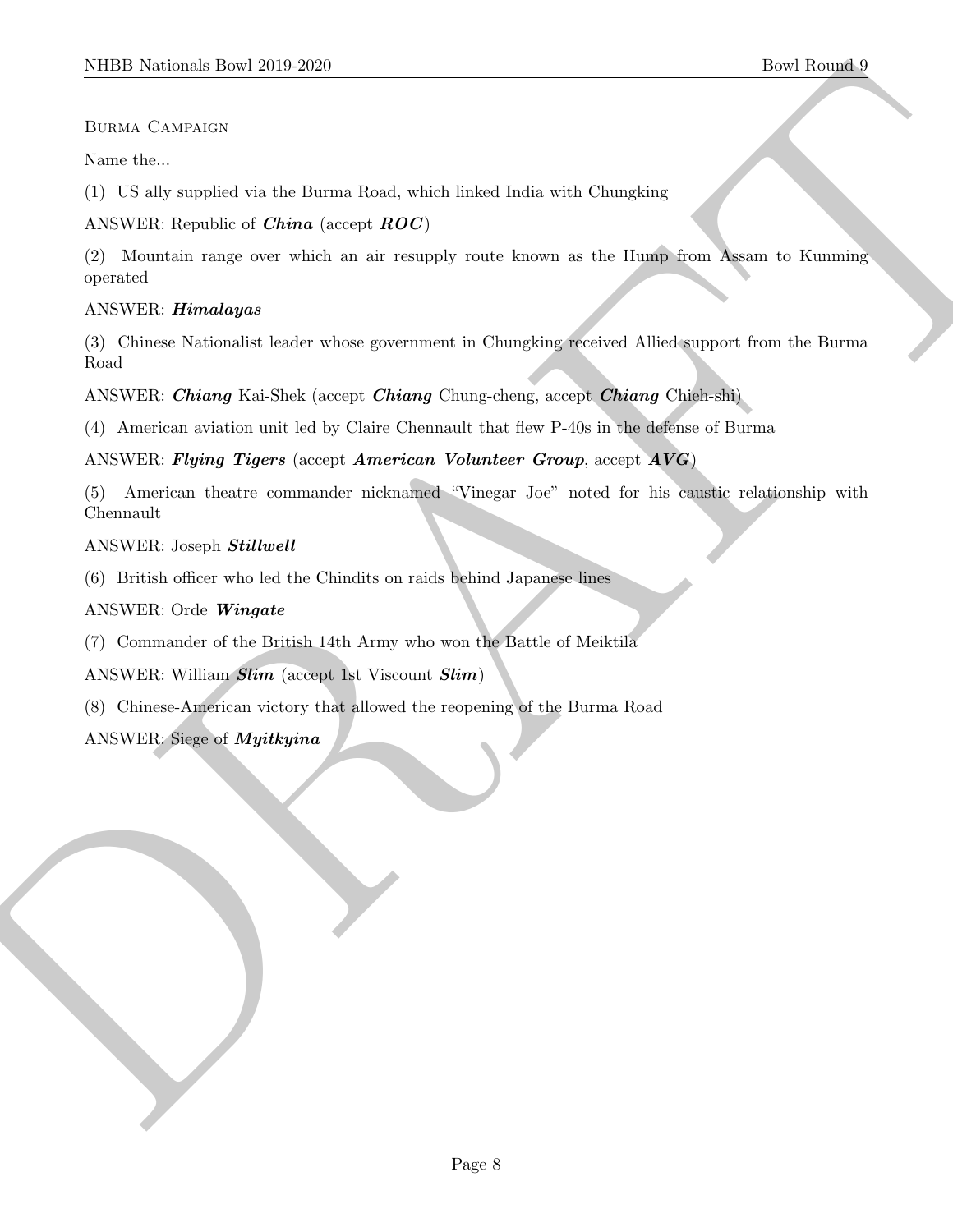# Fourth Quarter

(1) The Clifford-Elsey Report translated the findings of a work by this man to concrete policy recommendations. This man's "American Life" was depicted in a 2011 biography by John Lewis Gaddis. The NSC-68 ignored the (+) diplomatic options this man proposed in favor of military action. An article published by this man in Foreign Affairs under the pseudonym "Mr. X" portrayed one country as at perpetual war with capitalism and is titled (\*) The Sources of Soviet Conduct. For ten points, name this member of the three "Wise Men" whose "Long Telegram" formulated the policy of containment.

ANSWER: George  $F($ rost) **Kennan**

(2) This ruler faced early trouble from two Eberhards, of Bavaria and Franconia, and his half-brother, Thankmar, during his early reign. Berengar of Ivrea submitted to this man who married Berengar's former prisoner,  $(+)$  Adelaide of Italy. Liudolf, this man's son, died during a rebellious invasion of Italy, and Pope John XII crowned this man before being deposed by this ruler. After defeating the invading (\*) Magyars on the Lech, this king of Germany and Italy was crowned Emperor in 962 and thus became Holy Roman Emperor until his 973 death. For ten points, name this man who consolidated the German Reich.

#### ANSWER: Otto I (accept Otto the Great)

(3) In an open letter, this artist offered to sleep with Richard Nixon if he ended the Vietnam War, and that letter by this artist inspired the title of a postponed 2020 Hirshhorn exhibit, One With Eternity. In 1966, this artist commented on (+) Asian-American stereotypes by walking around New York in a kimono before stopping to cry and then promptly walking away as part of her Walking Piece. A series of installations by this artist uses hanging, lighted balls and mirrors to create a sense of never-ending space. The (\*) Infinity Room series is by, for ten points, what Japanese artist known for her use of polka dots?

#### ANSWER: Yayoi Kusama

NIBE Noticeals, how 26:0 2620<br>
Doet Bourges (<br>
For Carrier Counter (<br>
Court). The Carrier Counter of the control of the state of the state of the state of the<br>
polyy recommendations. This may k-American Life" was depicted (4) An advisor from this kingdom, Constantine Phaulkon, oversaw the murder of several British people in the Mergui massacre. Louis XVI entered an alliance with this kingdom's monarch, Narai. This kingdom defeated the Taungoo dynasty after King (+) Naresuan defeated Prince Mingyi Swa in an elephant duel. This kingdom's last dynasty, the Ban Phlu Luang, was defeated by the Konbaung Dynasty in the Second (\*) Burmese-Siamese War and was succeeded by the short-lived Thonburi Kingdom under Taksin the Great. For ten points, name this kingdom that ruled Siam from 1351 to 1767.

#### ANSWER: Ayutthaya Kingdom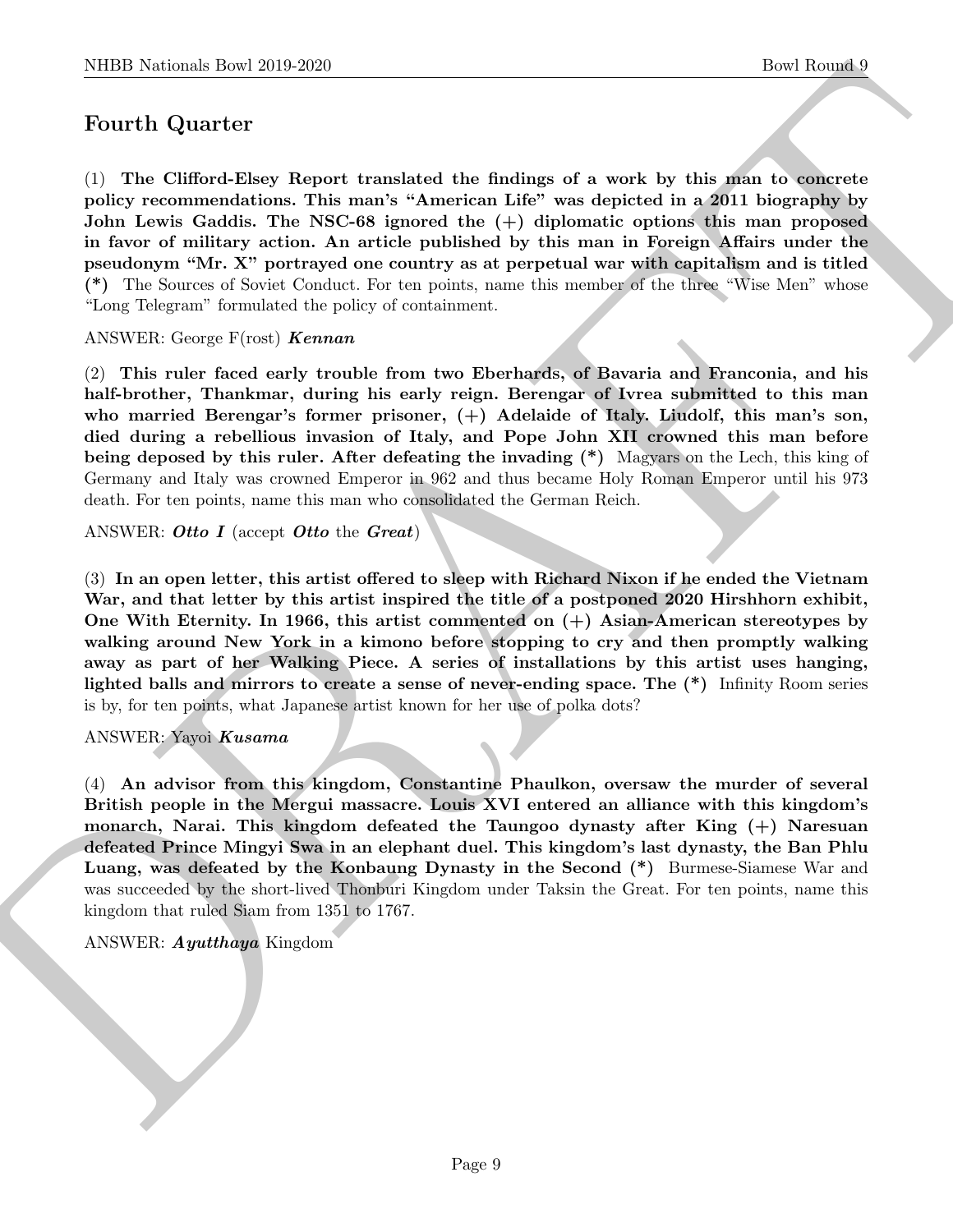(5) A work by this author helped the popularity of the future king Charles I as it was the first public masque in which the Prince of Wales performed. This man contributed two poems to the opening of the (+) First Folio, including "To the Memory of My Beloved." Though this man had a complicated relationship with William Shakespeare, the King's Men performed this man's work with Shakespeare himself appearing in (\*) Every Man in His Humour. For ten points, name this Elizabethan playwright who popularized the "comedy of humours" in works such as Volpone and The Alchemist.

#### ANSWER: Ben(jamin) Jonson

(6) This man's dying question was "Where is God?" This man's killer replied, "This is what you did to my friends," referring to the four years of battle between the two that was instigated by Emperor (+) Zeno of the Byzantines. This man lost the Battles of Verona and the Isonzo to the man who killed him, Theodoric the Great. This man had earlier invaded Dalmatia and was implicated in the assassination of Julius Nepos. This man overthrew Orestes and led a successful siege of (\*) Ravenna to depose Romulus Augustulus. For ten points, name this first King of Italy.

ANSWER: Flavius Odoacer (accept Odovacer)

(7) This man built the Ames Hydroelectric plant to power the Gold King Mine, and he founded the Duquesne Mining Company in Arizona's Patagonia Mountains. At age 21, this man invented a "car replacer" and a reversible frog. The (+) Union Switch and Signal Company was founded by this man who witnessed brakemen unable to stop two colliding trains, leading him to create a failsafe compressed air break. This man used (\*) AC transformers to compete against Thomas Edison's DC power in the "War of the Currents." For ten points, name this American pioneer in the electrical industry.

ANSWER: George Westinghouse, Jr.

NIBER Notes the 2019-2020<br>
(best Rounds) the Rounds<br>
(c) A work by this scalar best the periodicity of the following Chanter in<br>the afternal formula formula formula periodicity of the following Total tensory<br>
formula form (8) A man with this surname was killed atop his horse "Fire-Eater" when a bullet struck an artery in his leg at The Peach Orchard. Another man with this surname was controversially replaced by John Bell Hood during the battle of  $(+)$  Atlanta. That general with this surname was earlier wounded at the battle of Seven Pines, allowing Robert E. Lee to take command for the first time. The most famous general with this surname was slain attacking Grant's troops on the first day of the Battle of  $(*)$  Shiloh. For ten points, give the surname of Confederate commanders Joseph Eggleston and Albert Sidney.

ANSWER: Johnston (accept Albert Sidney Johnston until "John Bell Hood")